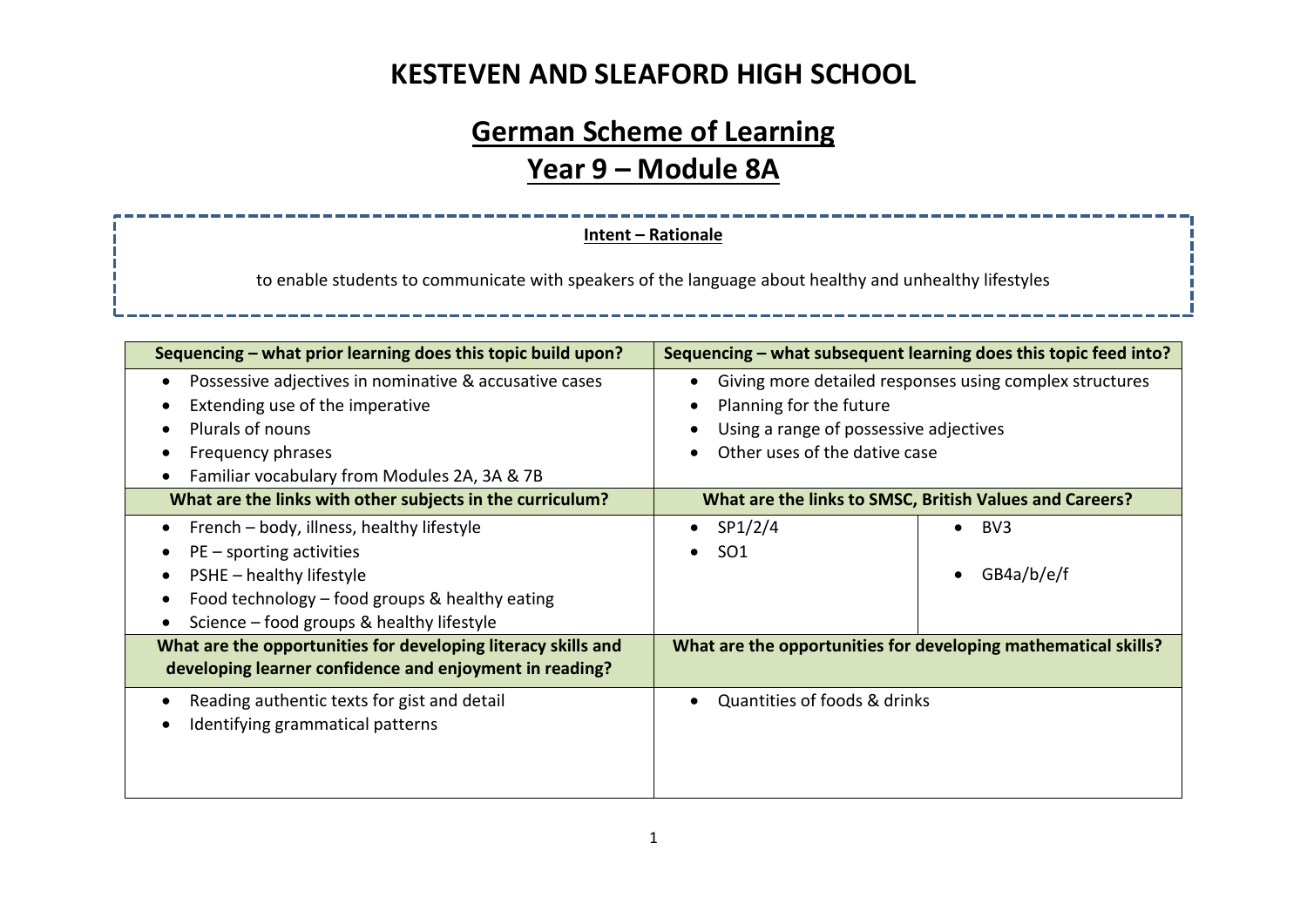### **KESTEVEN AND SLEAFORD HIGH SCHOOL**

#### **Intent – Concepts**

|                                                                                                                                                                                   | What knowledge will students gain and what skills will they develop as a consequence of this topic? |  |  |  |
|-----------------------------------------------------------------------------------------------------------------------------------------------------------------------------------|-----------------------------------------------------------------------------------------------------|--|--|--|
| <b>Know</b>                                                                                                                                                                       |                                                                                                     |  |  |  |
| vocabulary for body parts, illnesses, exercise and food & drink<br>possessive adjectives in nominative and accusative cases<br>how to form the imperative                         |                                                                                                     |  |  |  |
| how to use dative pronouns in impersonal phrases                                                                                                                                  |                                                                                                     |  |  |  |
| <b>Apply</b>                                                                                                                                                                      |                                                                                                     |  |  |  |
| knowledge to talk and write about healthy and unhealthy lifestyles<br>new vocabulary to explain problems to a doctor<br>imperative to give advice on healthy lifestyles to others |                                                                                                     |  |  |  |
| knowledge about plural patterns to new vocabulary                                                                                                                                 |                                                                                                     |  |  |  |
| <b>Extend</b>                                                                                                                                                                     |                                                                                                     |  |  |  |
| writing skills to include a range of complex structures                                                                                                                           |                                                                                                     |  |  |  |
| vocabulary by using a dictionary                                                                                                                                                  |                                                                                                     |  |  |  |
|                                                                                                                                                                                   |                                                                                                     |  |  |  |
| What subject specific language will be used and developed in this topic?                                                                                                          | What opportunities are available for assessing the progress                                         |  |  |  |
|                                                                                                                                                                                   | of students?                                                                                        |  |  |  |